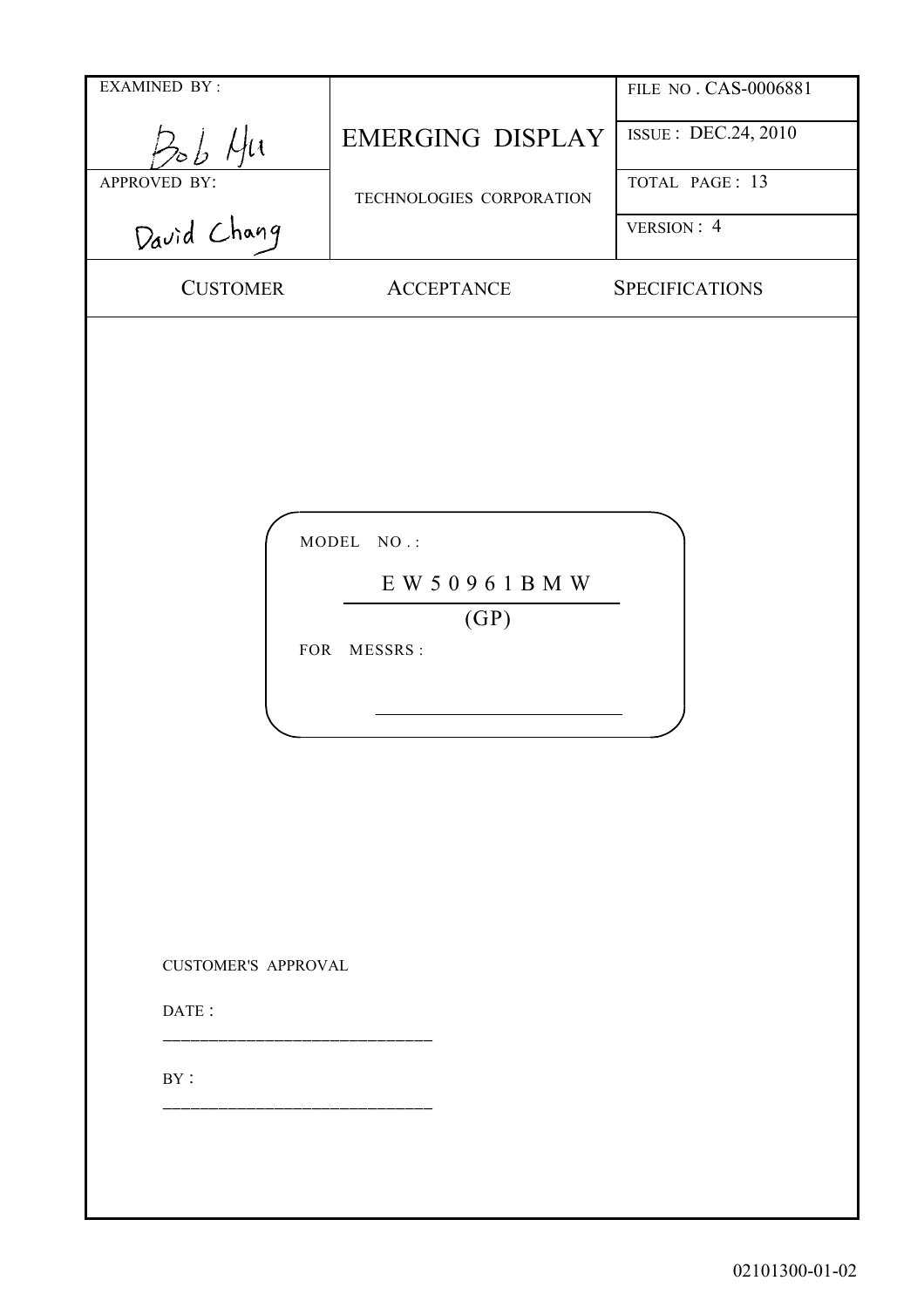| EMERGING DISPLAY |                                 |                                                                        | MODEL NO.                                                                                                                                                                                                | <b>VERSION</b>         | <b>PAGE</b>  |
|------------------|---------------------------------|------------------------------------------------------------------------|----------------------------------------------------------------------------------------------------------------------------------------------------------------------------------------------------------|------------------------|--------------|
|                  | <b>TECHNOLOGIES CORPORATION</b> |                                                                        | E W 5 0 9 6 1 B M W                                                                                                                                                                                      | 4                      | $0 - 1$      |
|                  |                                 |                                                                        | DOC. FIRST ISSUE                                                                                                                                                                                         |                        |              |
| <b>RECORDS</b>   | OF                              | <b>REVISION</b>                                                        |                                                                                                                                                                                                          |                        | MAY.25, 2009 |
|                  | <b>REVISED</b>                  |                                                                        |                                                                                                                                                                                                          |                        |              |
| DATE             | <b>PAGE</b><br>NO.              |                                                                        | SUMMARY                                                                                                                                                                                                  |                        |              |
| JUN.05, 2009     | $\overline{2}$                  | I T E M                                                                | 3.2 ENVIRONMENTAL ABSOLUTE MAXIMUM RATINGS<br><b>OPERATING</b><br><b>REMARK</b><br><b>STORAGE</b>                                                                                                        |                        |              |
|                  |                                 | AMBIENT TEMPERATURE                                                    | MAX<br>MAX<br>MIN.<br><b>MIN</b><br>$60^{\circ}$ C<br>$-20^{\circ}$ C<br>$70^{\circ}$ C<br>NOTE (1) (3)<br>$-10^{\circ}$ C                                                                               |                        |              |
|                  |                                 | I T E M<br>AMBIENT TEMPERATURE                                         | <b>OPERATING</b><br><b>STORAGE</b><br><b>REMARK</b><br>MIN.<br>MAX<br>MIN.<br>MAX<br>$-20^{\circ}$ C<br>NOTE(1), (3)<br>$70^{\circ}$ C<br>$-30^{\circ}$ C<br>$80^{\circ}$ C                              |                        |              |
|                  |                                 |                                                                        | NOTE (3): Ta AT -20°C: WILL BE < 48HR. $\rightarrow$ -30°C: WILL BE < 48HR.                                                                                                                              |                        |              |
|                  |                                 |                                                                        | 70°C: WILL BE < 168HR. $\rightarrow$ 80°C: WILL BE < 168HR.                                                                                                                                              |                        |              |
|                  | 3                               | PARAMETER                                                              | 4.1 ELECTRICAL CHARACTERISTICS OF LCM<br><b>SYMBOL</b><br><b>CONDITION</b><br>MIN.<br>TYP.<br>MAX.<br>UNIT                                                                                               |                        |              |
|                  |                                 | <b>RECOMMENDED</b><br>LCD DRIVING VOLTAGE                              | (23.3)<br>(23.6)<br>(23.9)<br>Ta= $-10^{\circ}$ C<br>$_{\rm V}$<br><b>VEE-VSS</b><br>(19.7)<br>(21.9)<br>(24.1)<br>Ta= $25^{\circ}$ C<br>(22.3)<br>Ta= $60^{\circ}$ C<br>(21.7)<br>(22.0)                |                        |              |
|                  |                                 | PARAMETER                                                              | CONDITION<br><b>SYMBOL</b><br>MIN.<br>TYP.<br>MAX.<br><b>UNIT</b>                                                                                                                                        |                        |              |
|                  |                                 | RECOMMENDED<br><b>LCD DRIVING VOLTAGE</b>                              | Ta=- $20^{\circ}$ C<br>(23.3)<br>(23.6)<br>(23.9)<br>$_{\rm V}$<br><b>VEE-VSS</b><br>Ta= $25^{\circ}$ C<br>(24.1)<br>(19.7)<br>(21.9)<br>(21.7)<br>(22.0)<br>(22.3)<br>Ta=70 $^{\circ}$ C                |                        |              |
|                  |                                 |                                                                        | DELETE: LED BACKLIGHT FORWARD VOLTAGE                                                                                                                                                                    |                        |              |
|                  |                                 | <b>PARAMETER</b>                                                       | 4.2.1 ELECTRICAL / OPTICAL CHARACTERISTICS AT Ta=25°C<br><b>REMARK</b><br><b>SYMBOL</b><br>MIN TYP<br>MAX INIT                                                                                           |                        |              |
|                  |                                 | <b>FORWARD VOLTAGE</b><br>LED LIFE TIME                                | $IF=120mA$<br>$V_{F}$<br>4.9<br>5.0<br>5.1<br>V<br>30K<br>50K<br>HR<br>Ta= $25^\circ$                                                                                                                    |                        |              |
|                  |                                 | PARAMETER<br><b>FORWARD VOLTAGE</b><br><b>LED LIFE TIME</b>            | <b>SYMBO</b><br>MIN.<br><b>UNIT</b><br><b>REMARK</b><br>TYP.<br>MAX.<br>$V_{F}$<br>5.0<br>v<br>$IF=120mA$<br>30K<br>40K<br>HR<br>Ta= $25^\circ$                                                          |                        |              |
|                  | 6                               |                                                                        | <b>6. OPTICAL CHARACTERISTICS</b>                                                                                                                                                                        |                        |              |
|                  |                                 | SYMBOL<br>I T E M<br>tr (rise)                                         | CONDITION MIN. TYP. MAX. UNIT NOTE<br>$Ta = -10°C$<br>$(1900)$ $(2470)$<br>$Ta = 25^{\circ}C$<br>(320)<br>(420)                                                                                          |                        |              |
|                  |                                 | <b>RESPONSE TIME</b><br>tf(fall)                                       | $0v=0$<br>(120)<br>$Ta = 60^{\circ}C$<br>(90)<br>(1)<br>ms<br>$\theta x = 0^{\circ}$<br>$Ta = -10°C$<br>(1100)<br>(1430)<br>$Ta = 25^{\circ}C$<br>(185)<br>(240)<br>Ta = $60^{\circ}$ C<br>(90)<br>(120) |                        |              |
|                  |                                 | THE BRIGHTNESS OF<br>L<br>MODULE<br>THE UNIFORMITY OF<br><b>MODULE</b> | 100<br>150<br>$cd/m^{2}$ (2), (3)<br>$ILED=120mA$<br>(70)<br>$\%$<br>$(2)$ , $(3)$                                                                                                                       |                        |              |
|                  |                                 | <b>SYMBOL</b><br>$I$ $T$ $E$<br>M                                      | J.<br>CONDITION<br>UNIT NOTE<br>MAX.<br>MIN.<br>TYP.<br>$Ta = -20^{\circ}C$<br>$(1900)$ $(2470)$                                                                                                         |                        |              |
|                  |                                 | tr (rise)<br><b>RESPONSE TIME</b>                                      | $Ta = 25^{\circ}C$<br>(320)<br>(420)<br>$0y=0$<br>$70^{\circ}$ C<br>(90)<br>(120)<br>$Ta =$<br>(1)<br>ms<br>$Ta = -20°C$<br>$\theta x = 0$ <sup>c</sup><br>(1100)<br>(1430)                              |                        |              |
|                  |                                 | tf(fall)<br>THE BRIGHTNESS OF<br>L<br>MODULE                           | $Ta = 25^{\circ}C$<br>(185)<br>(240)<br>$70^{\circ}$<br>(90)<br>(120)<br>$Ta =$<br>cd / m <sup>2</sup> (2), (3)<br>150<br>100<br>$\overline{\phantom{a}}$                                                |                        |              |
|                  |                                 | THE UNIFORMITY OF<br>$\sim$<br>MODULE                                  | VLED-VLSS=5.0V<br>(70)<br>$(2)$ , $(3)$<br>$\frac{9}{6}$                                                                                                                                                 |                        |              |
|                  | 7                               | 7. OUTLINE DIMENSIONS                                                  | MARKA: MODIFY FFC LENGTH.                                                                                                                                                                                |                        |              |
|                  | 8                               | 8. BLOCK DIAGRAM                                                       |                                                                                                                                                                                                          |                        |              |
|                  |                                 | DO D1 D2D3                                                             | LCM<br>LCM<br>p3 p2 p1 po                                                                                                                                                                                |                        |              |
|                  |                                 | LCD                                                                    | $\frac{1}{2}$<br>ct20<br>LCD<br>320*240 DOTS                                                                                                                                                             |                        |              |
|                  |                                 | $320*240$ DOTS $\frac{12}{1249}$                                       | C121<br>ត្<br>$\frac{1}{\sqrt{2}}$<br>C24<br>POWER                                                                                                                                                       | $\frac{1}{2}$<br>POWER |              |
|                  |                                 | Y161-Y320<br>VI - VI60<br>IC1<br>IC <sub>2</sub>                       | SH <sub>SUPPL</sub><br>IC1<br>IC <sub>5</sub>                                                                                                                                                            | a <sup>-</sup> suppLy  |              |
|                  |                                 |                                                                        | <b>TYLED</b><br>LED                                                                                                                                                                                      | LED                    |              |
|                  |                                 |                                                                        | ackLigh<br>+vLss                                                                                                                                                                                         | ackLigh                |              |
|                  | 11                              | <b>VLED</b>                                                            | 11.2 POWER SUPPLY FOR LED BACK - LIGHT<br><b>VLED</b>                                                                                                                                                    |                        |              |
|                  |                                 | <b>LED</b><br><b>BACKLIGHT</b><br><b>VLSS</b>                          | LED<br>$4.9 - 5.1V$<br><b>BACKLIGHT</b><br><b>VLSS</b>                                                                                                                                                   |                        |              |
|                  | 12                              |                                                                        | 12. GENERAL RELIABLITY ASSURANCE                                                                                                                                                                         |                        |              |
|                  |                                 |                                                                        | NO.1: (CONDITIONS) $70\pm2\degree C\rightarrow80\pm2\degree C$<br>NO.2: (CONDITIONS) -20 $\pm$ 2°C $\rightarrow$ -30 $\pm$ 2°C                                                                           |                        |              |
|                  |                                 |                                                                        | NO.4: (CONDITIONS) $60\pm2\degree C \rightarrow 70\pm2\degree C$                                                                                                                                         |                        |              |
|                  |                                 |                                                                        | NO.5: (CONDITIONS) - $10\pm2\degree C \rightarrow -20\pm2\degree C$                                                                                                                                      |                        |              |
| OCT.01, 2009     | 1                               |                                                                        | 2. MECHANICAL SPECIFICATIONS                                                                                                                                                                             |                        |              |
|                  |                                 |                                                                        | (2) MODULE SIZE: $166W*109H*7D$ mm $\rightarrow$ $165.3W*109H*7D$ mm<br>(7) LCD TYPE: DELETE ANTI-GLARE                                                                                                  |                        |              |
|                  |                                 |                                                                        |                                                                                                                                                                                                          |                        |              |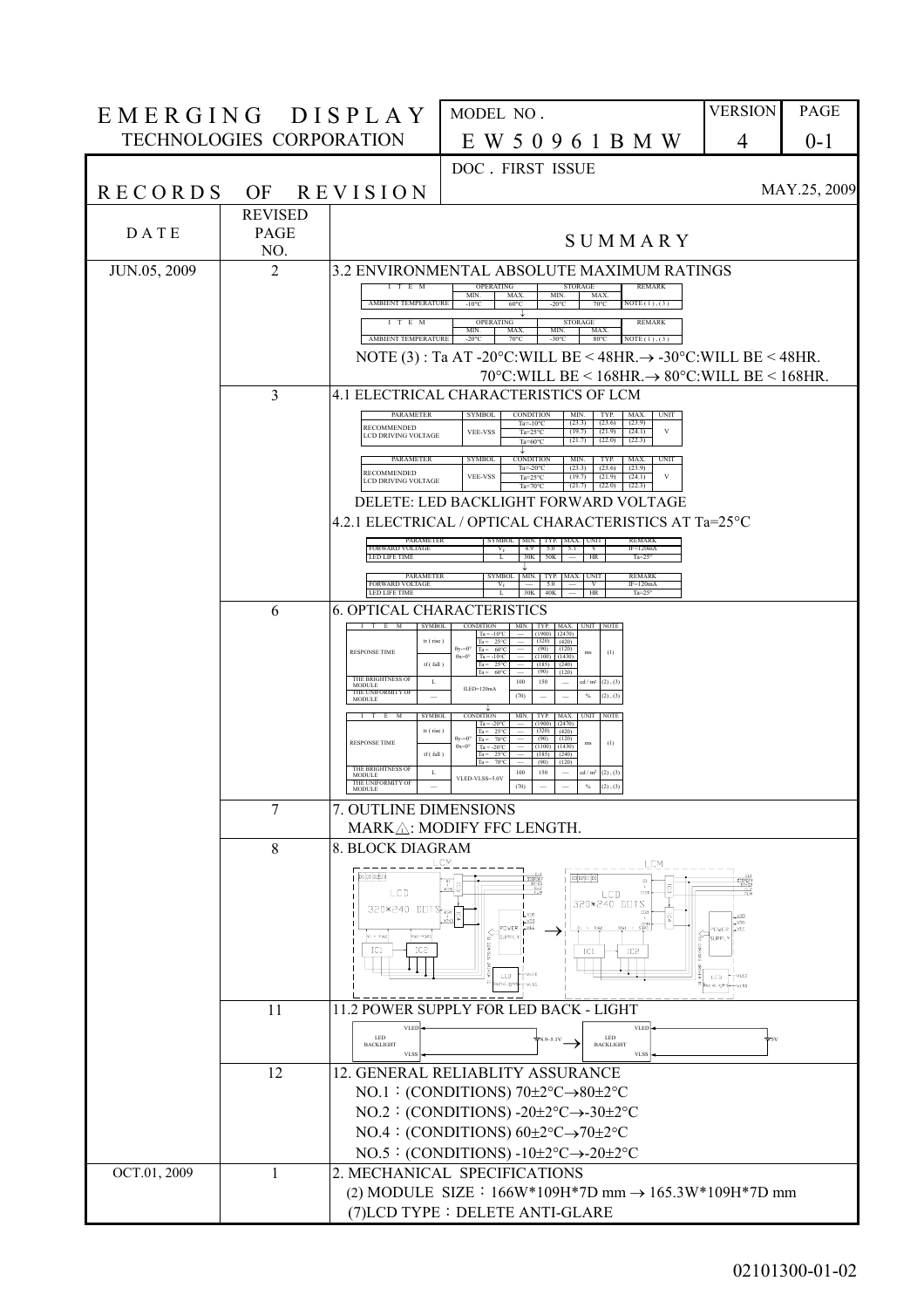| EMERGING DISPLAY |                          |                                                                                   | MODEL NO.                                                                                                                                                                                                                | <b>VERSION</b> | PAGE              |
|------------------|--------------------------|-----------------------------------------------------------------------------------|--------------------------------------------------------------------------------------------------------------------------------------------------------------------------------------------------------------------------|----------------|-------------------|
|                  | TECHNOLOGIES CORPORATION |                                                                                   | E W 5 0 9 6 1 B M W                                                                                                                                                                                                      | 4              | $0 - 2$           |
|                  |                          |                                                                                   | DOC. FIRST ISSUE                                                                                                                                                                                                         |                |                   |
| <b>RECORDS</b>   |                          | OF REVISION                                                                       |                                                                                                                                                                                                                          |                | MAY.25, 2009      |
| DATE             | <b>REVISED</b><br>PAGE   |                                                                                   |                                                                                                                                                                                                                          |                |                   |
|                  | NO.                      |                                                                                   | SUMMARY                                                                                                                                                                                                                  |                |                   |
| OCT.01, 2009     | 2                        |                                                                                   | 3.1 ELECTRICAL ABSOLUTE MAXIMUM RATINGS<br>ADD POWER SUPPLY FOR LCD DRIVING                                                                                                                                              |                |                   |
|                  | 3                        |                                                                                   | 4.1 ELECTRICAL CHARACTERISTICS OF LCM                                                                                                                                                                                    |                |                   |
|                  |                          | PARAMETER<br>POWER SUPPLY VOLTAGE<br>FOR LCD DRIVE<br>POWER SUPPLY CURRENT        | SYMBOL<br><b>CONDITION</b><br>TYP. MAX. UNIT<br>MIN.<br>VEE-VSS<br>$+15$<br>$+30$<br>$_{\rm V}$<br>$VDD - VSS = 5.0 V$                                                                                                   |                |                   |
|                  |                          | <b>FOR LOGIC</b><br>POWER SUPPLY CURRENT<br>FOR LCD DRIVE                         | $_{\rm IDD}$<br>(1.2)<br>(1.8)<br>mA<br>$\overline{\phantom{m}}$<br>$VEE - VSS = (21.9)V$<br>$VDD - VSS = 5.0 V$<br>IEE<br>(4.5)<br>(6.5)<br>$_{\rm mA}$<br>$VEE - VSS = (21.9)$                                         |                |                   |
|                  |                          | <b>RECOMMENDED</b><br>LCD DRIVING VOLTAGE                                         | (23.6)<br>$Ta = 20°C$<br>(23.3)<br>(23.9)<br>$_{\rm V}$<br>VEE-VSS<br>$Ta=25^{\circ}C$<br>(19.7)<br>$(21.9)$ $(24.1)$<br>$Ta=70^{\circ}C$<br>(21.7)<br>(22.0)<br>(22.3)                                                  |                |                   |
|                  |                          | <b>PARAMETER</b><br>POWER SUPPLY VOLTAGE<br>FOR LCD DRIVE<br>POWER SUPPLY CURRENT | <b>SYMBOL</b><br>CONDITION<br>MIN.<br>TYP.<br>MAX. UNIT<br>VEE-VSS<br>21.5<br>21.9<br>$\overline{\phantom{0}}$<br>223<br>$_{\rm V}$                                                                                      |                |                   |
|                  |                          | <b>FOR LOGIC</b><br>POWER SUPPLY CURRENT<br>FOR LCD DRIVE                         | IDD<br>0.1<br>0.3<br>$_{\rm mA}$<br>$VDD - VSS = 5.0 V$<br>IEE<br><b>VEE-VSS=21.9 V</b><br>5.5<br>7.1<br>mA                                                                                                              |                |                   |
|                  |                          | <b>RECOMMENDED</b><br>LCD DRIVING VOLTAGE                                         | $Ta = 20°C$<br>19.3<br>19.6<br>19.9<br>$_{\rm V}$<br>$V0-VSS$<br>$Ta=25^{\circ}C$<br>18.3<br>18.6<br>18.9<br>17.3<br>$Ta=70^{\circ}C$<br>17.6<br>17.9                                                                    |                |                   |
|                  |                          | PARAMETER                                                                         | 4.2.1 ELECTRICAL / OPTICAL CHARACTERISTICS AT Ta=25°C<br>SYMBOL   MIN.   TYP.   MAX.   UNIT<br><b>REMARK</b>                                                                                                             |                |                   |
|                  |                          | AVERAGE LUMINOUS INTENSITUY<br><b>FORWARD VOLTAGE</b>                             | $cd/m2$ IF=120mA/BACK LIGHT<br>Iv<br>$(700)$ $(1000)$<br>$\mathbf{v}$<br>$IF=120mA$<br>$V_{F}$<br>5.0                                                                                                                    |                |                   |
|                  |                          | PARAMETER<br>AVERAGE LUMINOUS INTENSITUY<br><b>FORWARD CURRENT</b>                | <b>SYMBOL</b><br>TYP. MAX. UNIT<br><b>REMARK</b><br>MIN.<br>Iv<br>700<br>1000<br>cd/m <sup>2</sup><br>VF=5V/BACK LIGHT<br>$\sim$<br>$\overline{\mathbb{F}}$<br>180<br>120<br>mA<br>$VF = 5V$<br>$\overline{\phantom{m}}$ |                |                   |
|                  |                          |                                                                                   | 4.2.2 ABSOLUTE MAXIMUM RATINGS AT Ta=25°C                                                                                                                                                                                |                |                   |
|                  |                          |                                                                                   | POWER DISSIPATION : (918)→900<br>FORWARD CURRENT : $(180) \rightarrow 180$                                                                                                                                               |                |                   |
|                  |                          |                                                                                   | REVERSE VOLTAGE : $(5)$ $\rightarrow$ 5                                                                                                                                                                                  |                |                   |
|                  | 6                        | $I$ $T$ $E$ $M$                                                                   | <b>6. OPTICAL CHARACTERISTICS</b><br>SYMBOL<br>CONDITION<br>UNIT NOTE<br>MIN.<br>TYP. MAX.                                                                                                                               |                |                   |
|                  |                          | VIEWING ANGLE                                                                     | (25)<br>(18)<br>$0v+$<br>$\theta x = 0^{\circ}$<br>$\theta$ y-<br>(30)<br>(37)<br>$K \ge 1.5$<br>deg.<br>(1)<br>$\theta_{X}+$<br>(33)<br>(40)<br>$\theta$ y=0°<br>(33)<br>(40)<br>$\theta x$                             |                |                   |
|                  |                          | <b>CONTRAST RATIO</b>                                                             | K<br>$\theta$ y-=0° $\theta$ x=0°<br>$\overline{\phantom{a}3}$<br>3.5<br>(1)<br>(1900)<br>(2470)<br>$Ta = -20^{\circ}C$<br>tr (rise)<br>$Ta = 25^{\circ}C$<br>(320)<br>(420)                                             |                |                   |
|                  |                          | <b>RESPONSE TIME</b>                                                              | $0y=0$ °<br>Ta = $70^{\circ}$ C<br>$(90)$ $(120)$<br>(1)<br>ms<br>$\theta x = 0^\circ$<br>(1430)<br>(1100)<br>$Ta = -20°C$<br>tf(fall)<br>$Ta = 25^{\circ}C$<br>$(185)$ $(240)$                                          |                |                   |
|                  |                          | THE UNIFORMITY OF<br>MODULE                                                       | $(90)$ $(120)$<br>$70^{\circ}$ C<br>$Ta =$<br>VLED-VLSS=5.0V<br>(70)<br>$\%$<br>$(2)$ , $(3)$<br>$\overline{\phantom{a}}$<br>$\overline{\phantom{a}}$<br>$\overline{\phantom{a}}$                                        |                |                   |
|                  |                          | I T E M<br><b>VIEWING ANGLE</b>                                                   | MIN. TYP. MAX. UNIT NOTE<br><b>SYMBOL</b><br><b>CONDITION</b><br>40<br>$\theta$ y+<br>33<br>$\theta x = 0^\circ$<br>23<br>30<br>$\theta$ v-<br>K≥1.5<br>d e g.<br>(1)<br>$\theta x+$<br>39<br>46                         |                |                   |
|                  |                          | <b>CONTRAST RATIO</b>                                                             | $0y=0$<br>$\theta x$<br>43<br>50<br>K<br>(1)<br>$\theta x=0^\circ$ ' $\theta y=0^\circ$<br>3.3<br>3880<br>5045<br>$Ta = -20^{\circ}$                                                                                     |                |                   |
|                  |                          | <b>RESPONSE TIME</b>                                                              | tr (rise)<br>240<br>315<br>$\theta x = 0^\circ$<br>120<br>$Ta =$<br>$70^{\circ}$ C<br>90.<br>ms<br>(1)<br>$\theta$ y=0°<br>$Ta = -20°C$<br>2460<br>3200<br>tf(fall)<br>$25^{\circ}$<br>185<br>240<br>Ta =                |                |                   |
|                  |                          | THE UNIFORMITY OF<br>MODULE                                                       | 75<br>100<br>70°<br>VLED-VLSS=5.0V<br>$(2)$ , $(3)$<br>$\%$                                                                                                                                                              |                |                   |
|                  | $\overline{7}$           | 7. OUTLINE DIMENSIONS                                                             |                                                                                                                                                                                                                          |                |                   |
|                  | 11                       |                                                                                   | MARK $\triangle$ : MODIFY MODULE OUTLINE<br>11.1 POWER SUPPLY FOR LCM                                                                                                                                                    |                |                   |
|                  |                          |                                                                                   | <b>VEE</b><br><b>VEE</b><br>${\rm V0}$                                                                                                                                                                                   |                |                   |
|                  |                          | LCD MODULE                                                                        | <b>LCD MODULE</b><br>$\overline{\mathcal{U}}$ (19.7~24.1) $\rightarrow$<br><b>VDD</b><br><b>VDD</b><br>$\frac{1}{T}$ <sub>5V</sub>                                                                                       | $+5V$          | $(21.5V - 22.3V)$ |
|                  |                          |                                                                                   | <b>VSS</b><br><b>VSS</b><br>V0-VSS: LCD DRIVING VOLTAGE                                                                                                                                                                  |                |                   |
| DEC.24, 2010     | 7,8                      | 7. OUTLINE DIMENSIONS                                                             | MARK $\triangle$ : MODIFY B/L I/F.                                                                                                                                                                                       |                |                   |
|                  |                          |                                                                                   |                                                                                                                                                                                                                          |                |                   |
|                  |                          |                                                                                   |                                                                                                                                                                                                                          |                |                   |
|                  |                          |                                                                                   |                                                                                                                                                                                                                          |                |                   |
|                  |                          |                                                                                   |                                                                                                                                                                                                                          |                |                   |
|                  |                          |                                                                                   |                                                                                                                                                                                                                          |                |                   |
|                  |                          |                                                                                   |                                                                                                                                                                                                                          |                |                   |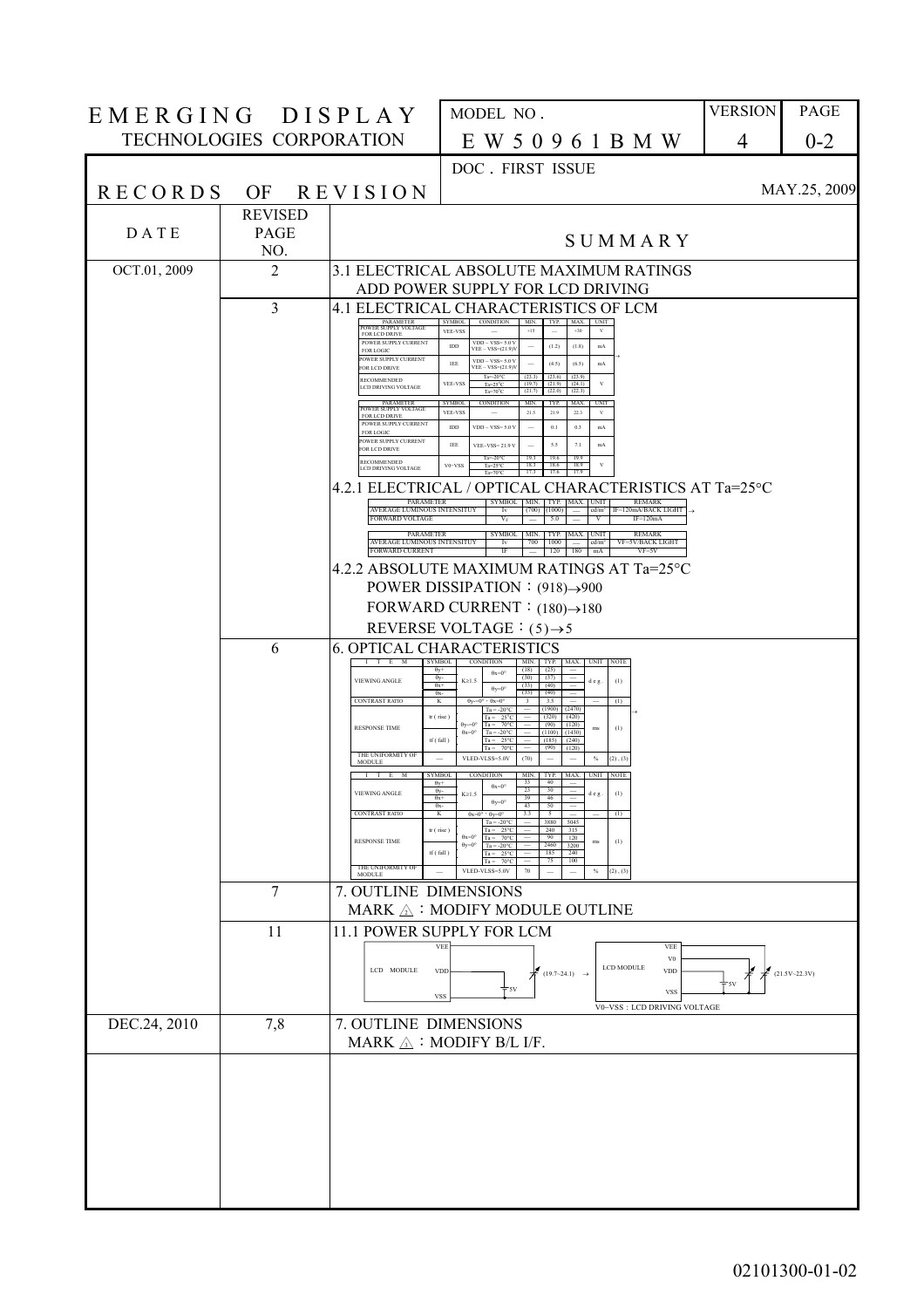|                  | EMERGING DISPLAY         | MODEL NO.                                                     | <b>VERSION</b> | PAGE    |
|------------------|--------------------------|---------------------------------------------------------------|----------------|---------|
|                  | TECHNOLOGIES CORPORATION | E W 5 0 9 6 1 B M W                                           | $\overline{4}$ | $0 - 3$ |
|                  |                          |                                                               |                |         |
|                  |                          |                                                               |                |         |
|                  | TABLE                    | O <sub>F</sub><br>CONTENTS                                    |                |         |
|                  |                          |                                                               |                |         |
| NO.              | <b>ITEM</b>              |                                                               | <b>PAGE</b>    |         |
|                  |                          |                                                               |                |         |
|                  |                          |                                                               |                |         |
| $\mathbf{1}$ .   |                          |                                                               | 1              |         |
| $\overline{2}$ . |                          |                                                               | 1              |         |
| 3 <sub>1</sub>   |                          |                                                               | $\mathfrak{D}$ |         |
| $\overline{4}$ . |                          |                                                               | 3              |         |
| 5 <sub>1</sub>   | TIMING CHARACTERISTICS   |                                                               | 4, 5           |         |
| 6.               |                          |                                                               | 6              |         |
| 7.               |                          |                                                               | 7, 8           |         |
| 8.               | <b>BLOCK DIAGRAM</b>     |                                                               | 9              |         |
| 9.               |                          | DETAIL DRAWING OF DOT MATRIX -------------------------------- | 10             |         |
| 10 <sub>l</sub>  | <b>INTERFACE SIGNALS</b> |                                                               | 11             |         |
| 11.              | POWER SUPPLY             |                                                               | 12             |         |
| 12.              |                          | GENERAL RELIABLITY ASSURANCE ------------------------         | 13             |         |
|                  |                          |                                                               |                |         |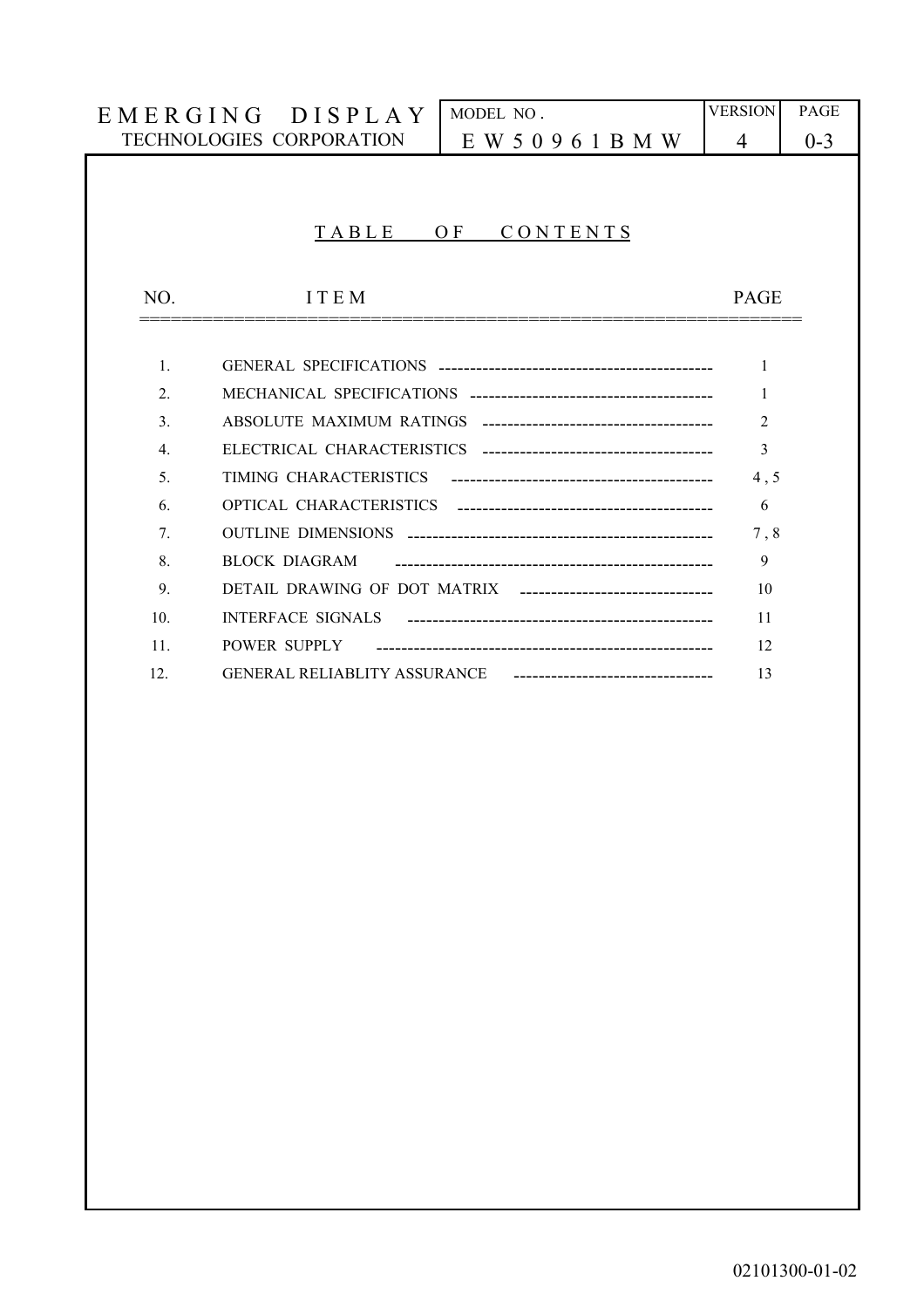| TECHNOLOGIES CORPORATION<br>E W 5 0 9 6 1 B M W<br>4<br>$\mathbf{1}$<br><b>GENERAL SPECIFICATIONS</b><br>1.<br><b>GENERAL SPECIFICATIONS</b><br>$1.1 -$<br>PLEASE REFER TO:<br>CUSTOMER ACCEPTANCE STANDARD SPECIFICATIONS:<br>$E U - 002 B$<br>1.2<br>THIS INDIVIDUAL SPECIFICATION IS PRIOR TO GENERAL<br>SPECIFICATIONS.<br>1.3<br><b>MATERIAL SAFETY DESCRIPTION</b><br>ASSEMBLIES SHALL COMPLY WITH EDT GREEN PRODUCT (GP)<br>REQUIREMENTS, INCLUDING PROHIBITED MATERIALS/COMPONENTS<br>CONTAINING LEAD, MERCURY, CADMIUM, HEXAVALENT CHROMIUM,<br>POLYBROMINATED BIPHENYLS (PBB), POLYBROMINATED<br>DIPHENYL ETHERS (PBDE), POLYCHLORINATED BIPHENYLS (PCB)<br>CATEGORY, POLYCHLORINATED NAPHTHALENE (PCN) CATEGORY,<br>POLYCHLORINATED TERPHENYLS (PCT) CATEGORY, CHLORINATED<br>PARAFFINS (CP) CATEGORY, TRIBUTHYL TIN CATEGORY / TRIPHENYL<br>TIN CATEGORY, ASBESTOS, SPECIFIC AZO COMPOUNDS,<br>FORMALDEHYDE, POLYVINYL CHLORIDE (PVC) AND PVC BLENDS,<br>OTHER BROMINATED ORGANIC COMPOUNDS AND OTHER CHLORINATED<br>ORGANIC COMPOUNDS.<br>2 <sub>1</sub><br>MECHANICAL SPECIFICATIONS<br>(1) NUMBER OF DOTS<br>--------------------------- 320W * 240H DOTS<br>$\frac{165.3W}{109H}$ * 7D mm<br>(2) MODULE SIZE<br>EFFECTIVE AREA ---------------------------- 120.2W * 90.8H mm<br>(3)<br>(4)<br>(5)<br>DOT SIZE<br>DOT PITCH ___________________________________ 0.36W * 0.36H mm<br>(6)<br>(7)<br>DRIVING METHOD ----------------------------- 1/240 DUTY MULTIPLEX DRIVE<br>(8) | EMERGING DISPLAY | MODEL NO. | <b>VERSION</b> | <b>PAGE</b> |
|--------------------------------------------------------------------------------------------------------------------------------------------------------------------------------------------------------------------------------------------------------------------------------------------------------------------------------------------------------------------------------------------------------------------------------------------------------------------------------------------------------------------------------------------------------------------------------------------------------------------------------------------------------------------------------------------------------------------------------------------------------------------------------------------------------------------------------------------------------------------------------------------------------------------------------------------------------------------------------------------------------------------------------------------------------------------------------------------------------------------------------------------------------------------------------------------------------------------------------------------------------------------------------------------------------------------------------------------------------------------------------------------------------------------------------------------------------------------------------------------------|------------------|-----------|----------------|-------------|
|                                                                                                                                                                                                                                                                                                                                                                                                                                                                                                                                                                                                                                                                                                                                                                                                                                                                                                                                                                                                                                                                                                                                                                                                                                                                                                                                                                                                                                                                                                  |                  |           |                |             |
|                                                                                                                                                                                                                                                                                                                                                                                                                                                                                                                                                                                                                                                                                                                                                                                                                                                                                                                                                                                                                                                                                                                                                                                                                                                                                                                                                                                                                                                                                                  |                  |           |                |             |
|                                                                                                                                                                                                                                                                                                                                                                                                                                                                                                                                                                                                                                                                                                                                                                                                                                                                                                                                                                                                                                                                                                                                                                                                                                                                                                                                                                                                                                                                                                  |                  |           |                |             |
|                                                                                                                                                                                                                                                                                                                                                                                                                                                                                                                                                                                                                                                                                                                                                                                                                                                                                                                                                                                                                                                                                                                                                                                                                                                                                                                                                                                                                                                                                                  |                  |           |                |             |
|                                                                                                                                                                                                                                                                                                                                                                                                                                                                                                                                                                                                                                                                                                                                                                                                                                                                                                                                                                                                                                                                                                                                                                                                                                                                                                                                                                                                                                                                                                  |                  |           |                |             |
|                                                                                                                                                                                                                                                                                                                                                                                                                                                                                                                                                                                                                                                                                                                                                                                                                                                                                                                                                                                                                                                                                                                                                                                                                                                                                                                                                                                                                                                                                                  |                  |           |                |             |
| VIEWING DIRECTION ------------------------ 6 O'CLOCK<br>(9)                                                                                                                                                                                                                                                                                                                                                                                                                                                                                                                                                                                                                                                                                                                                                                                                                                                                                                                                                                                                                                                                                                                                                                                                                                                                                                                                                                                                                                      |                  |           |                |             |

l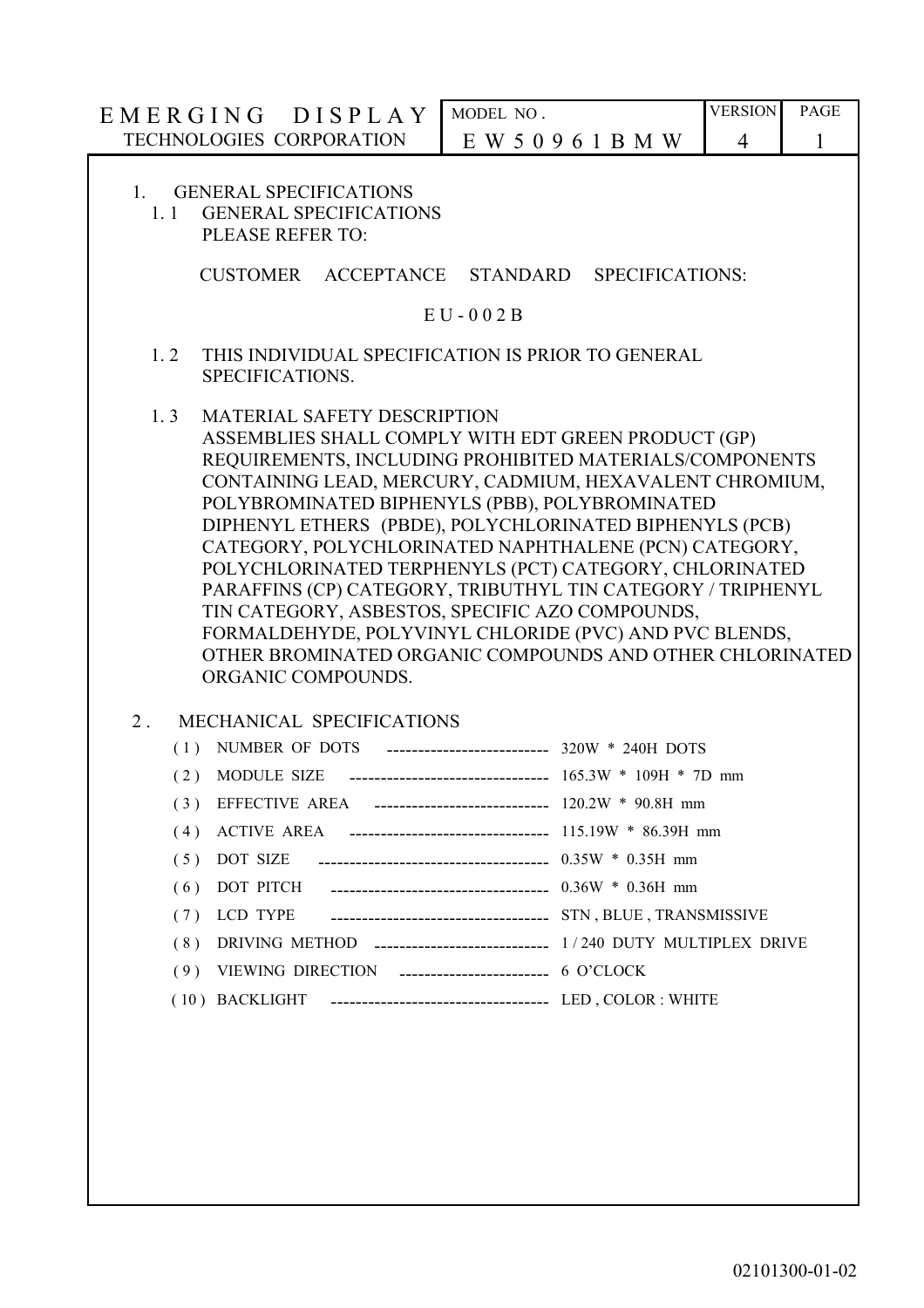# E M E R G I N G D I S P L A Y MODEL NO. VERSION PAGE TECHNOLOGIES CORPORATION E W 5 0 9 6 1 B M W 4 2

| MODEL NO.           |  |
|---------------------|--|
| E W 5 0 9 6 1 B M W |  |

### 3. ABSOLUTE MAXIMUM RATINGS

## 3. 1 ELECTRICAL ABSOLUTE MAXIMUM RATINGS .

| <b>PARAMETER</b>          | <b>SYMBOL</b> | MIN.   | MAX.      | <b>UNIT</b> | REMARK     |
|---------------------------|---------------|--------|-----------|-------------|------------|
| <b>POWER SUPPLY</b>       |               |        |           |             |            |
| <b>FOR LOGIC</b>          | VDD – VSS     | $-0.3$ | $+6.0$    |             |            |
| POWER SUPPLY FOR LCD      |               | $-0.3$ |           |             |            |
| <b>DRIVING</b>            | $VEE - VSS$   |        | $+30$     |             |            |
| <b>INPUT VOLTAGE</b>      | VI            | $-0.3$ | $VDD+0.3$ |             |            |
| <b>STATIC ELECTRICITY</b> |               |        | 100       |             | NOTE $(1)$ |

# NOTE (1) : TEST METHOD AND CONDITIONS :

AFTER CHARGING UP 200 pF CAPACITOR BY STATED VOLTAGE, THE CAPACITOR IS CONNECTED WITH INTERFACE PINS OF THE MODULE.

## 3 . 2 ENVIRONMENTAL ABSOLUTE MAXIMUM RATINGS .

| I T E M                    | <b>OPERATING</b>      |                                   | <b>STORAGE</b>        |                                 | <b>REMARK</b>                                           |
|----------------------------|-----------------------|-----------------------------------|-----------------------|---------------------------------|---------------------------------------------------------|
|                            | MIN.                  | MAX.                              | MIN.                  | MAX.                            |                                                         |
| <b>AMBIENT TEMPERATURE</b> | $-20\degree C$        | $70^{\circ}$ C                    | $-30^{\circ}$ C       | $80^{\circ}$ C                  | NOTE(1), (3)                                            |
| <b>HUMIDITY</b>            | NOTE $(2)$            |                                   | NOTE(2)               |                                 | <b>WITHOUT</b><br><b>CONDENSATION</b>                   |
| <b>VIBRATION</b>           |                       | 2.45 m/s <sup>2</sup><br>(0.25 G) |                       | 19.6 m/s <sup>2</sup><br>(2 G)  | $10~100$ Hz XYZ<br><b>DIRECTIONS</b><br>1 HR. EACH      |
| <b>SHOCK</b>               |                       | 2.9.4 m/s <sup>2</sup><br>(3G)    |                       | 490.0 m/s <sup>2</sup><br>(50G) | 10 m SECONDS<br>XYZ<br><b>DIRECTIONS</b><br>1 TIME EACH |
| <b>CORROSIVE GAS</b>       | <b>NOT ACCEPTABLE</b> |                                   | <b>NOT ACCEPTABLE</b> |                                 |                                                         |

 NOTE ( 1 ) : BACKGROUND COLOR CHANGES SLIGHTLY DEPENDING ON AMBIENT TEMPERATURE THIS PHENOMENON IS REVERSIBLE.

NOTE (2) : Ta  $\leq 60^{\circ}$ C : 90%RH (96HR MAX.)

Ta > 60°C : ABSOLUTE HUMIDITY MUST BE LOWER THAN THE HUMIDITY OF 90%RH AT 60°C(96HR MAX.)

NOTE (3) : Ta AT -30°C: WILL BE < 48HR. 80°C: WILL BE < 168HR.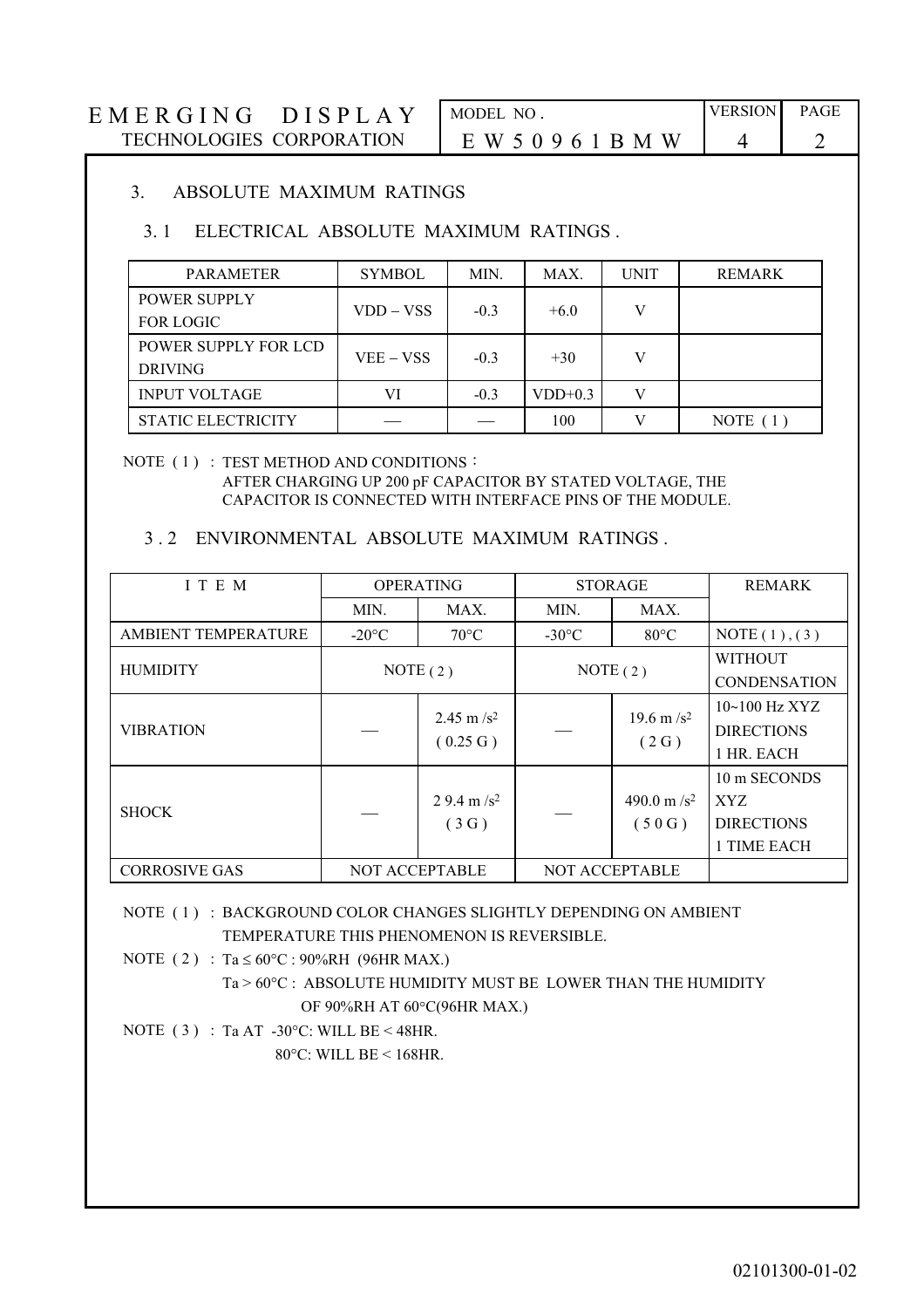# E M E R G I N G D I S P L A Y MODEL NO. VERSION PAGE TECHNOLOGIES CORPORATION E W 5 0 9 6 1 B M W 4 3

#### 4 . ELECTRICAL CHARACTERISTICS

#### 4 . 1 ELECTRICAL CHARACTERISTICS OF LCM

| <b>PARAMETER</b>                             | <b>SYMBOL</b>                   | <b>CONDITION</b>  | MIN.      | TYP. | MAX.      | <b>UNIT</b> |
|----------------------------------------------|---------------------------------|-------------------|-----------|------|-----------|-------------|
| POWER SUPPLY VOLTAGE<br><b>FOR LOGIC</b>     | VDD – VSS                       |                   | 4.75      | 5.0  | 5.25      | V           |
| POWER SUPPLY VOLTAGE<br><b>FOR LCD DRIVE</b> | <b>VEE-VSS</b>                  | 21.5              |           | 21.9 | 22.3      | V           |
| <b>INPUT VOLTAGE</b>                         | VIH                             | <b>H LEVEL</b>    | $0.8*VDD$ |      |           | V           |
| NOTE $(1)$                                   | VIL                             | L LEVEL           |           |      | $0.2*VDD$ | V           |
| POWER SUPPLY CURRENT<br><b>FOR LOGIC</b>     | <b>IDD</b>                      | $VDD-VSS = 5.0 V$ |           | 0.1  | 0.3       | mA          |
| POWER SUPPLY CURRENT<br><b>FOR LCD DRIVE</b> | <b>IEE</b>                      | $VEE-VSS=21.9 V$  |           | 5.5  | 7.1       | mA          |
|                                              |                                 | $Ta = -20$ °C     | 19.3      | 19.6 | 19.9      |             |
| <b>RECOMMENDED</b><br>LCD DRIVING VOLTAGE    | V <sub>0</sub> –v <sub>SS</sub> | $Ta=25^{\circ}C$  | 18.3      | 18.6 | 18.9      | V           |
|                                              |                                 | $Ta=70^{\circ}C$  | 17.3      | 17.6 | 17.9      |             |
| <b>CLOCK OSCILLATION</b><br><b>FREQUENCY</b> | f FLM                           |                   | 70        | 75   | 80        | Hz          |

NOTE (1): APPLIED TO TERMINALS FLM, CL1, CL2, D0~D3, DISPOFF.

#### 4.2 LED BACK-LIGHT UNIT

#### 4.2.1 ELECTRICAL / OPTICAL CHARACTERISTICS AT Ta=25°C

| <b>PARAMETER</b>            | <b>SYMBOL</b> | MIN. | <b>TYP</b> | MAX. | <b>UNIT</b>       | <b>REMARK</b>           |
|-----------------------------|---------------|------|------------|------|-------------------|-------------------------|
| AVERAGE LUMINOUS INTENSITUY | Ι٦            | 700  | 1000       |      | cd/m <sup>2</sup> | <b>VF=5V/BACK LIGHT</b> |
| l fORWARD CURRENT           | ΙE            | __   | 120        | 180  | mA                | VF=5V                   |
| LED LIFE TIME               | ∸             | 30K  | 40K        |      | HR                | $Ta=25^\circ$           |

#### 4.2.2 ABSOLUTE MAXIMUM RATINGS AT Ta=25°C

| <b>PARAMETER</b>         | <b>SYMBOL</b> | <b>SPECIFICATION</b> | <b>UNIT</b> | <b>REMARK</b> |
|--------------------------|---------------|----------------------|-------------|---------------|
| <b>POWER DISSIPATION</b> | <b>PD</b>     | 900                  | mW          |               |
| <b>FORWARD CURRENT</b>   | IF            | 180                  | mA          |               |
| <b>REVERSE VOLTAGE</b>   | VR            |                      |             |               |

NOTE ( 1 ) : INTERNAL CIRCUIT DIAGRAM OF BACKLIGHT



Ta =  $25$  °C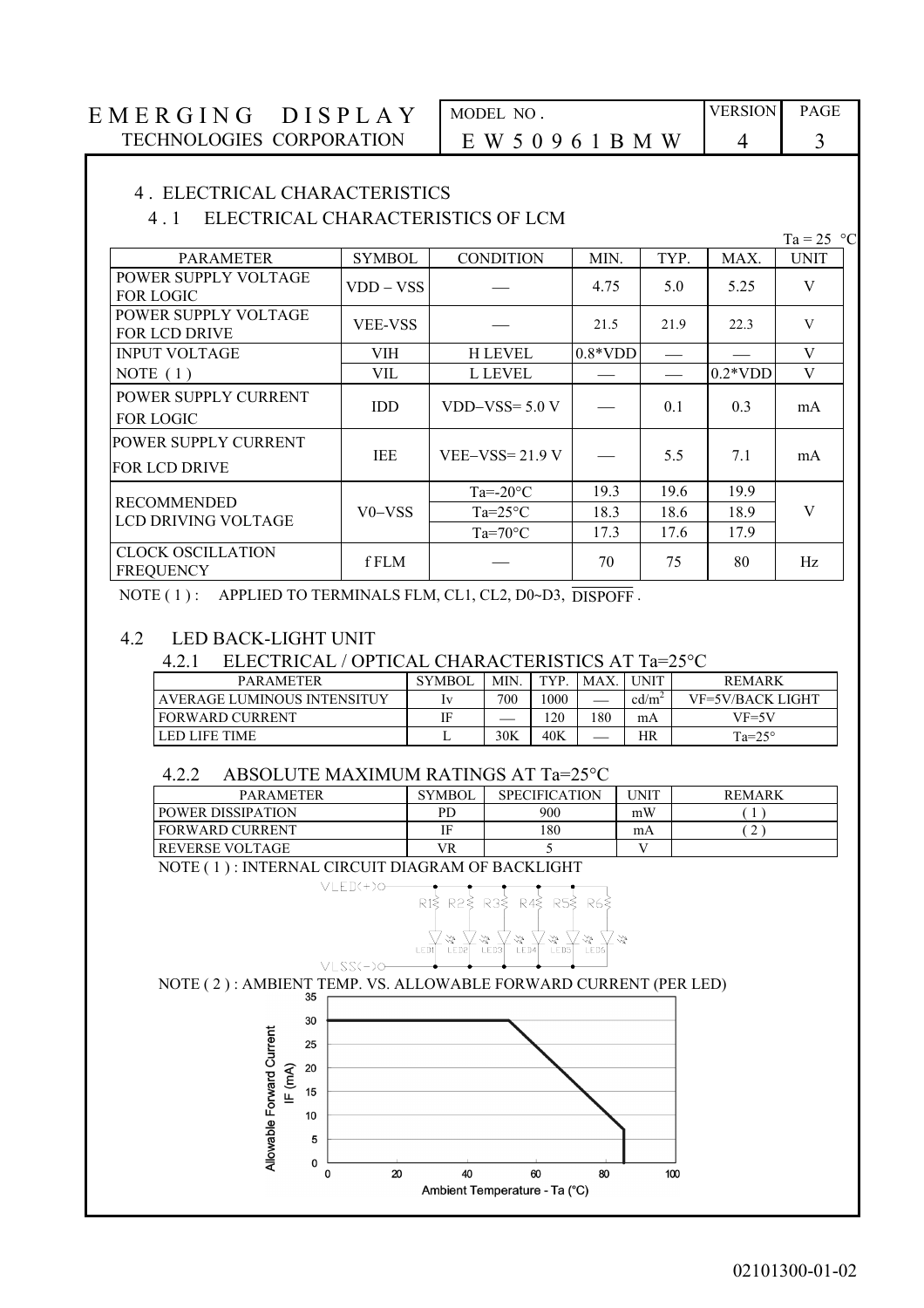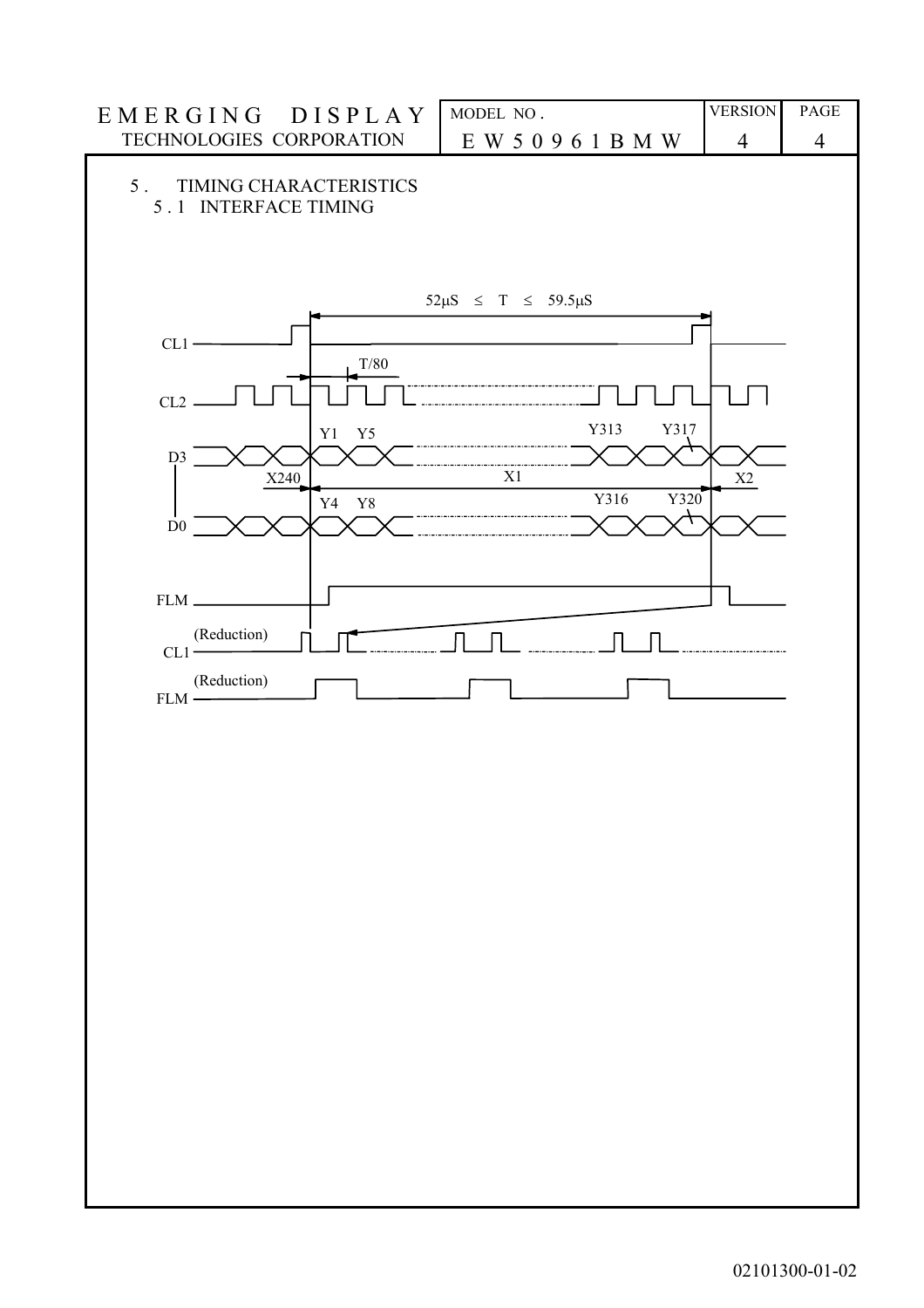| <b>DISPLAY</b><br>EMERGING | MODEL NO    | <b>VERSION</b> | <b>PAGE</b> |
|----------------------------|-------------|----------------|-------------|
| TECHNOLOGIES CORPORATION   | EW 50961BMW |                |             |

## 5 . 2 SWITCHING CHARACTERISTICS

| <b>PARAMETER</b>       | <b>SYMBOL</b> | MIN. | TYP. | MAX. | <b>UNIT</b> |
|------------------------|---------------|------|------|------|-------------|
| <b>CL1 PULSE WIDTH</b> | tw1           | 30   |      |      | ns          |
| <b>CL2 PULSE WIDTH</b> | tw            | 51   |      |      | ns          |
| RISE, FALL TIME        | tr, tf        |      |      | 50   | ns          |
| <b>DATA SETUP TIME</b> | tDSU          | 30   |      |      | ns          |
| <b>DATA HOLD TIME</b>  | tDHD          | 40   |      |      | ns          |
| <b>CL1 SETUP TIME</b>  | tLSU          | 51   |      |      | ns          |
| <b>CL1 TO CL2 TIME</b> | tLC           | 51   |      |      | ns          |
| <b>FLM SETUP TIME</b>  | tsetup        | 30   |      |      | ns          |
| <b>FLM HOLD TIME</b>   | thold         | 50   |      |      | ns          |
|                        |               |      |      |      |             |

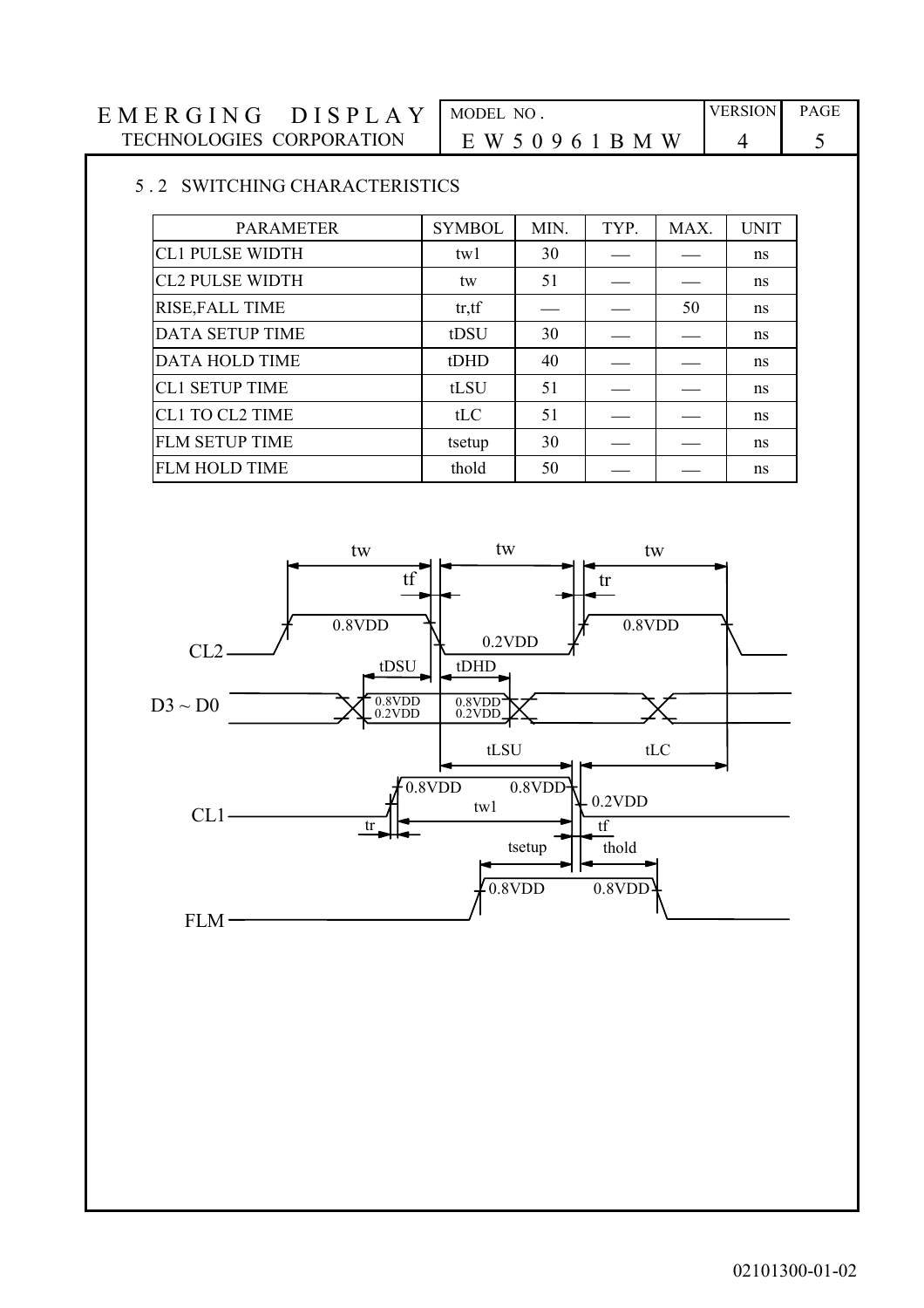| EMERGING DISPLAY         | MODEL NO    | <b>VERSION</b> | <b>PAGE</b> |
|--------------------------|-------------|----------------|-------------|
| TECHNOLOGIES CORPORATION | EW 50961BMW |                |             |

| MODEL NO.           |  |
|---------------------|--|
| E W 5 0 9 6 1 B M W |  |

#### 6 . OPTICAL CHARACTERISTICS

|                                    |               |                        |                                           |                          |      |      |                   | $Ta = 25 °C$  |
|------------------------------------|---------------|------------------------|-------------------------------------------|--------------------------|------|------|-------------------|---------------|
| I T E M                            | <b>SYMBOL</b> | <b>CONDITION</b>       |                                           | MIN.                     | TYP. | MAX. | <b>UNIT</b>       | <b>NOTE</b>   |
|                                    | $\theta$ y+   |                        | $\theta$ x=0°                             | 33                       | 40   |      | $d e g$ .         |               |
| <b>VIEWING ANGLE</b>               | $\theta$ y-   | $K \ge 1.5$            |                                           | 23                       | 30   |      |                   |               |
|                                    | $\theta$ x+   |                        | $\theta$ y=0°                             | 39                       | 46   |      |                   | (1)           |
|                                    | $\theta$ x-   |                        |                                           | 43                       | 50   |      |                   |               |
| <b>CONTRAST RATIO</b>              | K             |                        | $\theta x=0^\circ \cdot \theta y=0^\circ$ | 3.3                      | 5    |      |                   | (1)           |
|                                    |               |                        | $Ta = -20°C$                              | $\qquad \qquad -$        | 3880 | 5045 |                   |               |
|                                    | tr(rise)      |                        | $Ta = 25^{\circ}C$                        |                          | 240  | 315  |                   |               |
| <b>RESPONSE TIME</b>               |               | $\theta x = 0^{\circ}$ | $Ta = 70^{\circ}C$                        | $\overline{\phantom{a}}$ | 90   | 120  |                   |               |
|                                    |               | $\theta y = 0^{\circ}$ | $Ta = -20°C$                              |                          | 2460 | 3200 | ms                | (1)           |
|                                    | tf(fall)      |                        | $Ta = 25^{\circ}C$                        |                          | 185  | 240  |                   |               |
|                                    |               |                        | $Ta = 70^{\circ}C$                        |                          | 75   | 100  |                   |               |
| THE BRIGHTNESS OF                  | L             |                        |                                           | 100                      | 150  |      | Cd/m <sup>2</sup> |               |
| <b>MODULE</b>                      |               |                        | VLED-VLSS=5.0V                            |                          |      |      |                   | $(2)$ , $(3)$ |
| THE UNIFORMITY OF<br><b>MODULE</b> |               |                        |                                           | 70                       |      |      | $\%$              | $(2)$ , $(3)$ |

NOTE (1): PLEASE REFER TO:

CUSTOMER ACCEPTANCE STANDARD SPECIFICATIONS. (EU – 002B) NOTE (2): MEASUREMENT OF THE FOLLOWING 9 PLACES ON THE DISPLAY.

DEFINITION OF THE BRIGHTNESS TOLERANCE.

|  | P <sub>1</sub> | <b>P4</b>      | $\rm P7$       |  |  |
|--|----------------|----------------|----------------|--|--|
|  | P2             | P <sub>5</sub> | P <sub>8</sub> |  |  |
|  | P <sub>3</sub> | P <sub>6</sub> | P <sub>9</sub> |  |  |
|  |                |                |                |  |  |
|  |                |                |                |  |  |
|  |                |                |                |  |  |



$$
\Sigma_X = \left[1 - \frac{\text{maximum brightness - minimum brightness}}{\text{average brightness}}\right] \times 100\%
$$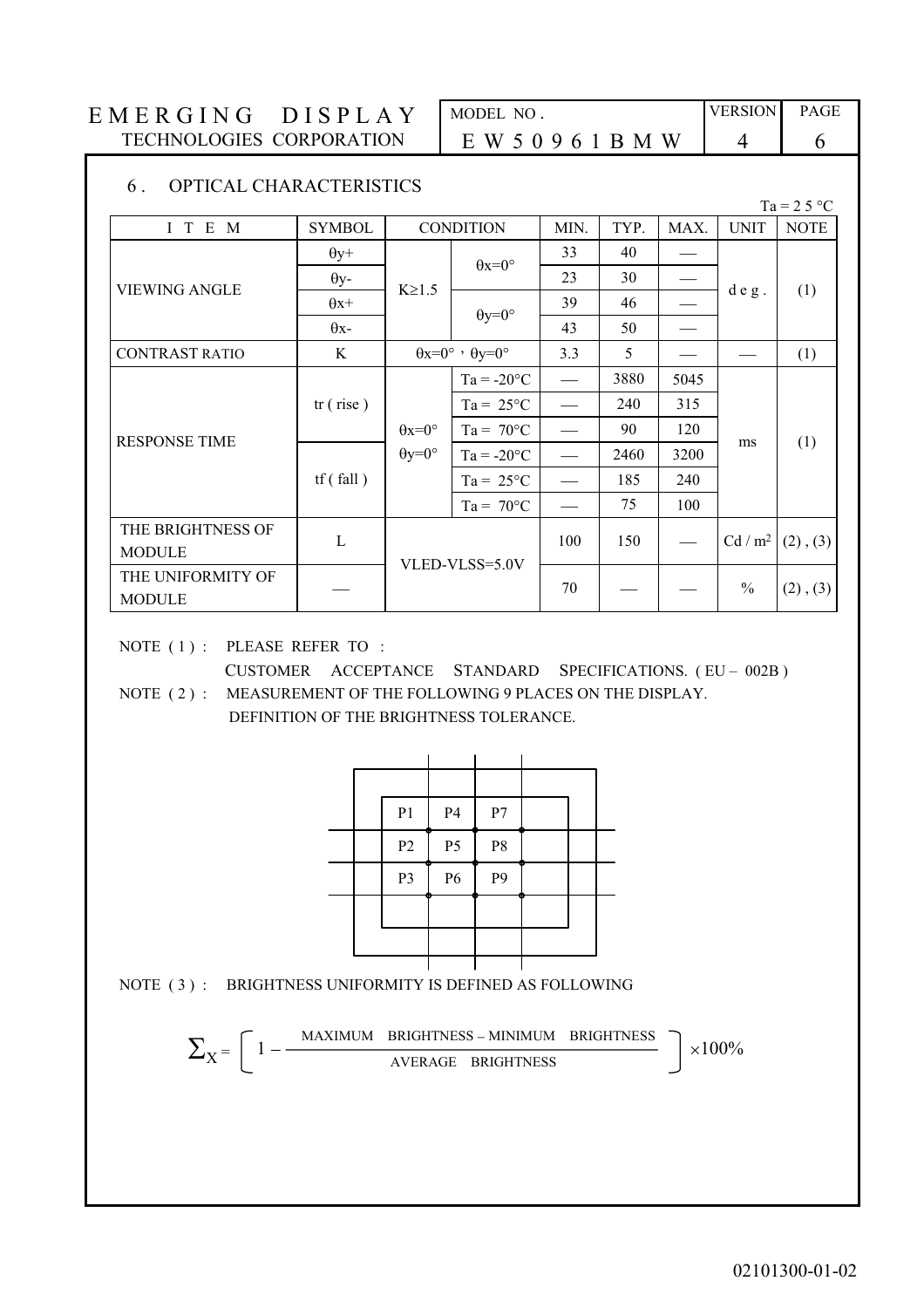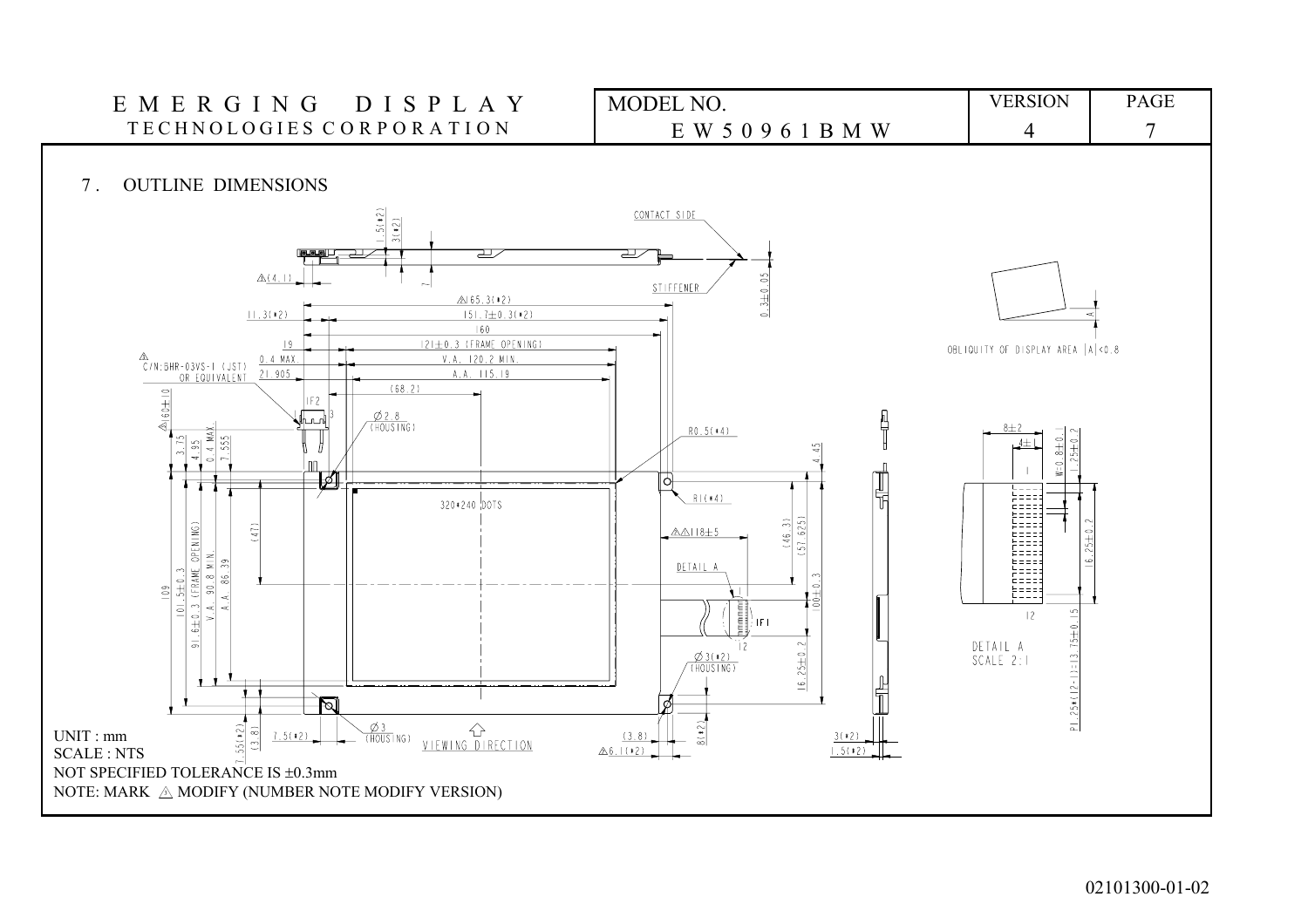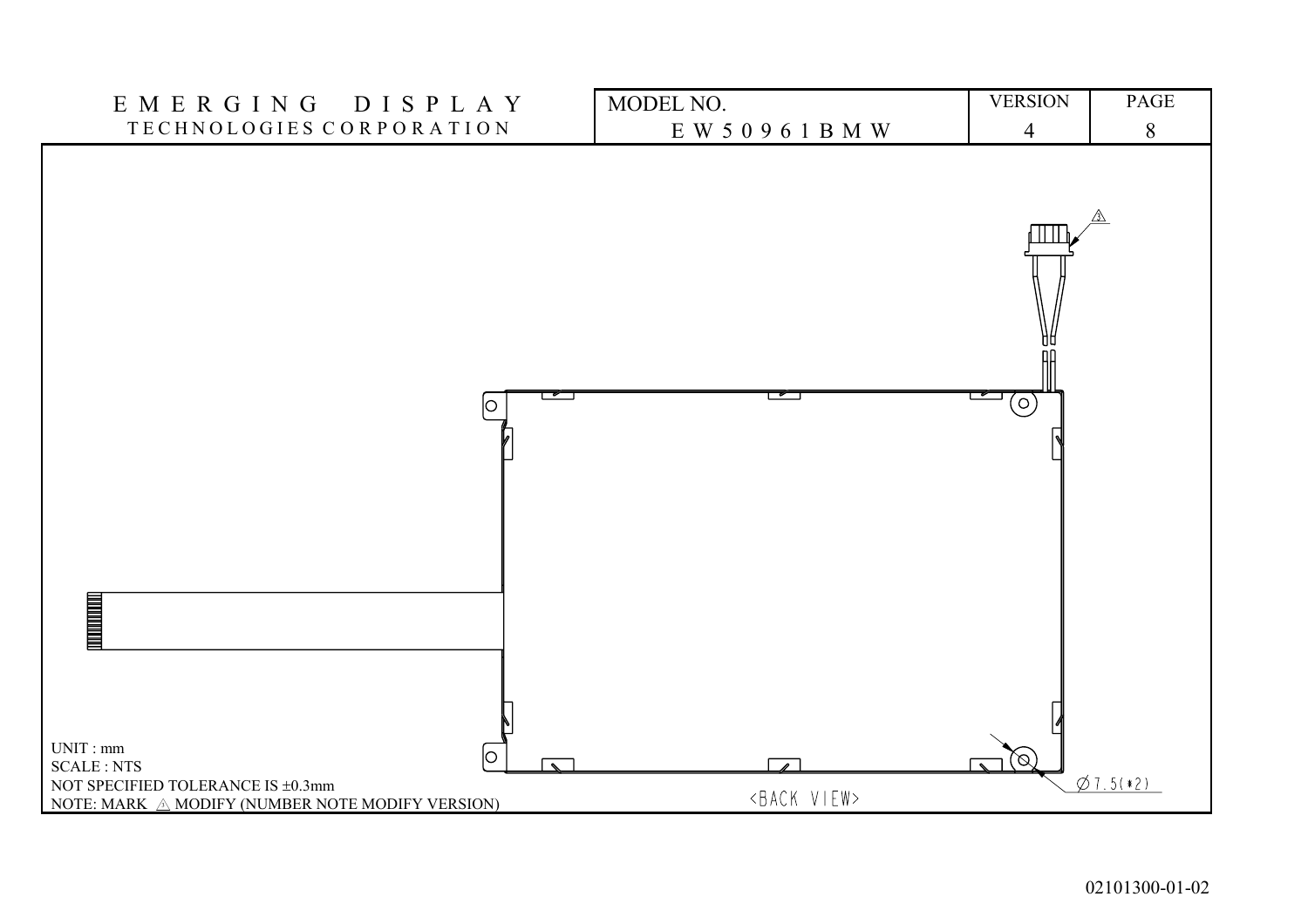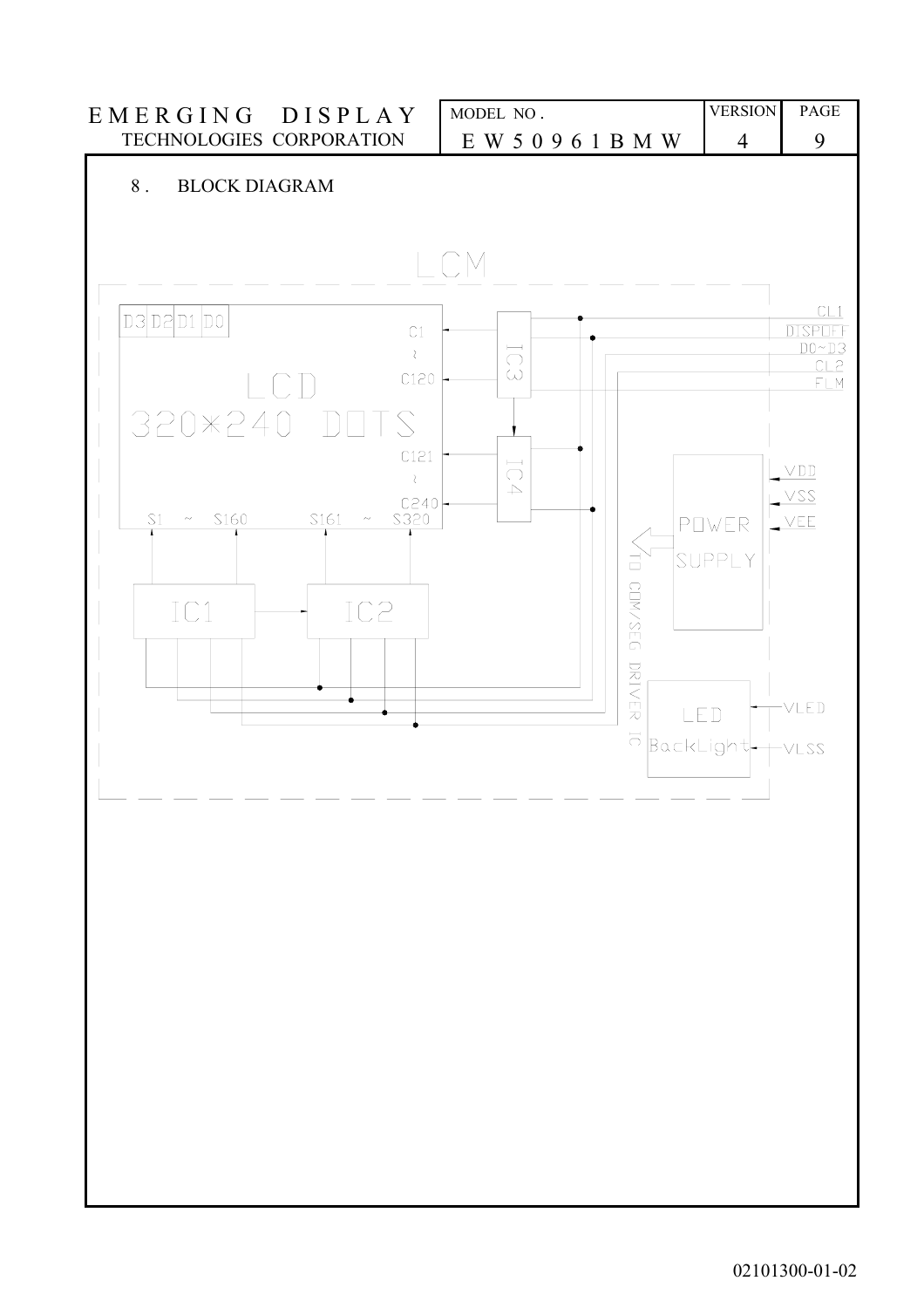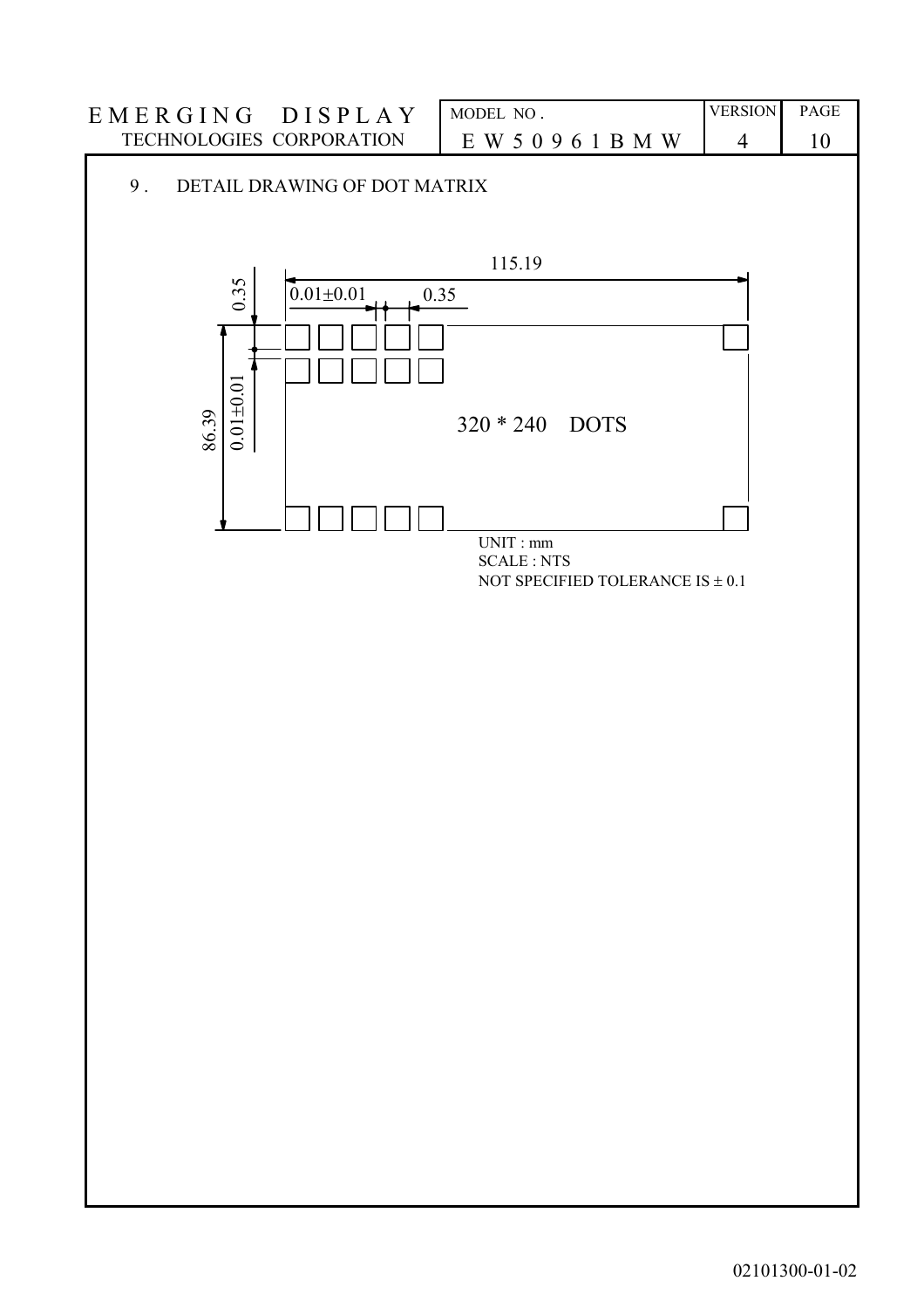| EMERGING DISPLAY                | MODEL NO.           | <b>VERSION</b> | <b>PAGE</b> |
|---------------------------------|---------------------|----------------|-------------|
| <b>TECHNOLOGIES CORPORATION</b> | E W 5 0 9 6 1 B M W |                |             |
| <b>INTERFACE SIGNALS</b>        |                     |                |             |

#### INTERFACE SIGNALS

IF1 :

| PIN NO.        | <b>SYMBOL</b>  | <b>LEVEL</b>                     | <b>FUNCTION</b>                |
|----------------|----------------|----------------------------------|--------------------------------|
|                | FLM(S)         | H                                | <b>SCAN START-UP SIGNAL</b>    |
| $\overline{2}$ | CL1(CP1)       | "H" $\rightarrow$ "L"            | <b>INPUT DATA LATCH SIGNAL</b> |
| 3              | CL2(CP2)       | "H" $\rightarrow$ "L"            | DATA INPUT CLOCK SIGNAL        |
| $\overline{4}$ | NC             |                                  | <b>NOT USED</b>                |
| 5              | <b>DISPOFF</b> | "H"DISPLAY ON,<br>"L"DISPLAY OFF | DISPLAY CONTROL SIGNAL         |
| 6              | D <sub>0</sub> |                                  |                                |
| 7              | D <sub>1</sub> | " $H$ " (ON),                    | DISPLAY DATA SIGNAL            |
| 8              | D <sub>2</sub> | "L" $(OFF)$                      |                                |
| 9              | D <sub>3</sub> |                                  |                                |
| 10             | <b>VDD</b>     | $+5V$                            | POWER SUPPLY FOR LOGIC         |
| 11             | <b>VSS</b>     | L                                | <b>GROUND</b>                  |
| 12             | <b>VEE</b>     |                                  | POWER SUPPLY FOR LCD DRIVE     |

IF2 :

| PIN NO. SYMBOL | <b>LEVEL</b> | <b>FUNCTION</b>                           |
|----------------|--------------|-------------------------------------------|
| VLED.          |              | THE POSITIVE VOLTAGE OF LED BACKLIGHT (A) |
|                |              | THE NEGATIVE VOLTAGE OF LED BACKLIGHT (K) |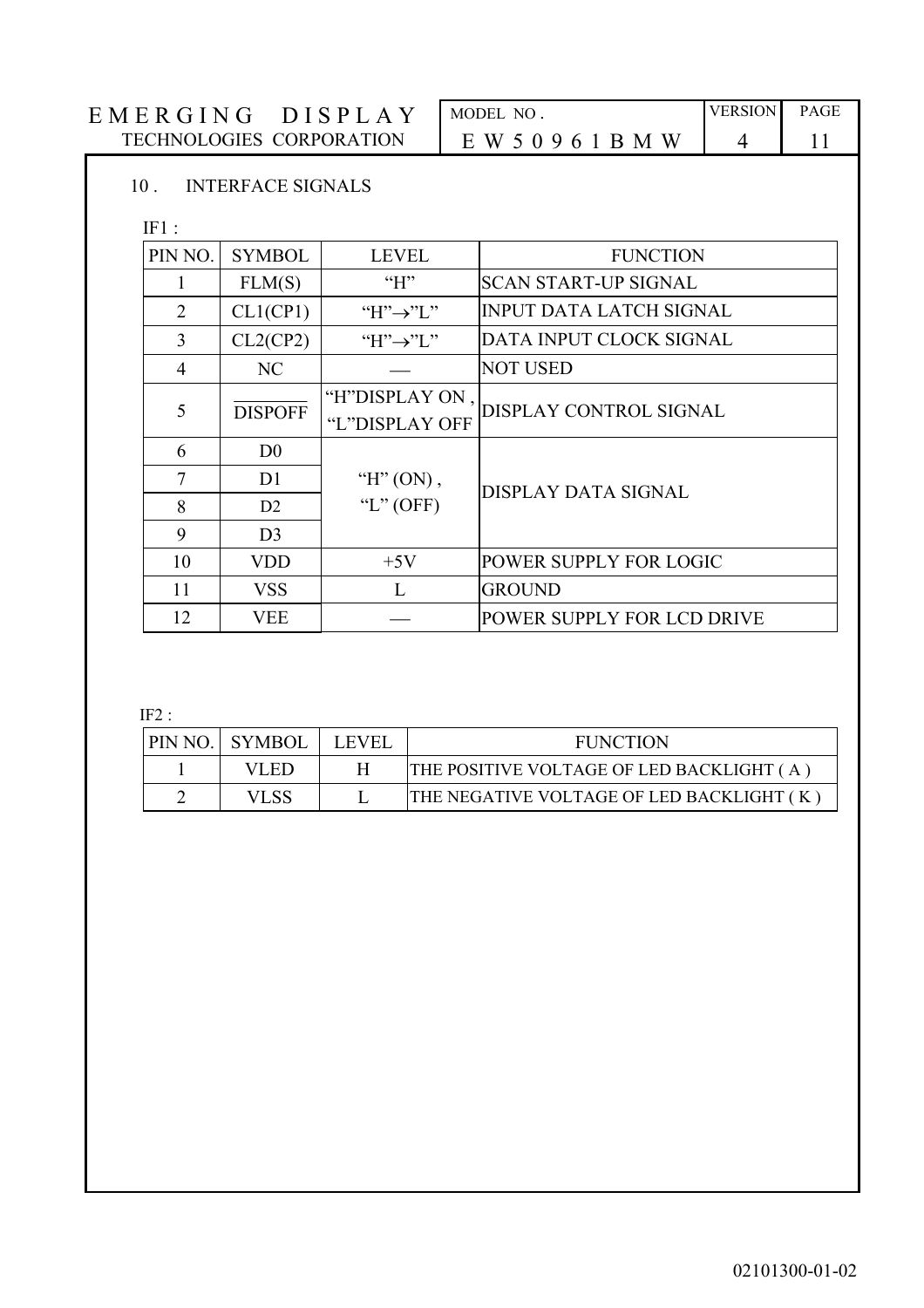